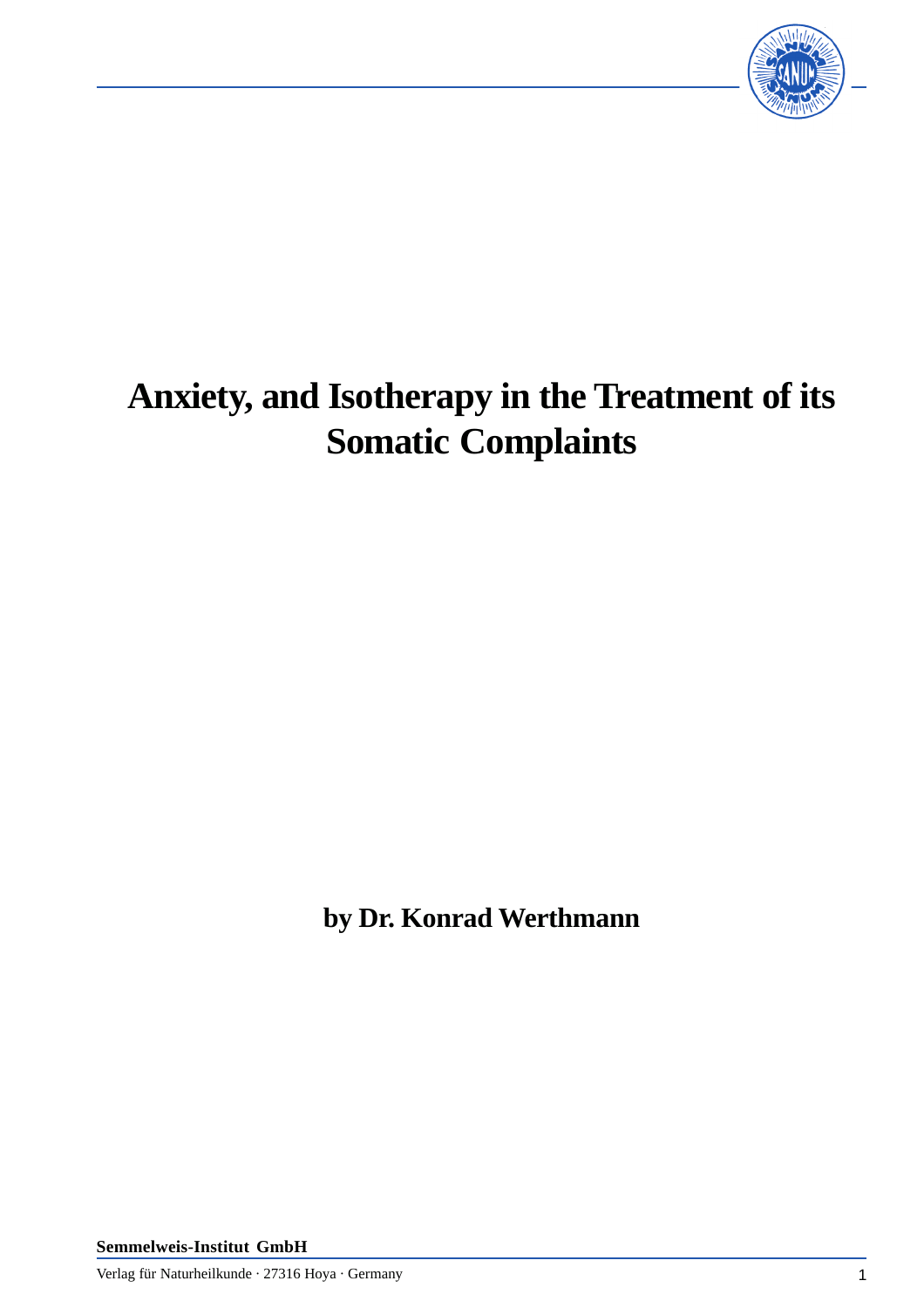

Anxiety is a symptom that comes up frequently in our consultations; sometimes it is obvious, sometimes concealed to a greater or lesser degree behind the misuse of psychotropic drugs. People are ashamed of their anxiety. Treating anxiety as such with natural therapies is very hard. In most cases what is required, is a good personality with a training in Psychotherapy, in whom an anxious person can build up the necessary degree of trust. In this kind of treatment, the ability to listen is important, as well as taking a lot of time. Treating anxiety, however, also requires us to choose our words carefully, excluding any hint of ag-gression or concealed command that might be sensed by the patient. There is no "must" or "ought to", and the patient must be addressed correctly; there is no place for "one", just a simple "you" or Mrs./Mr. plus name. Anxious people are usually lacking in selfconfidence, and any such lack of respect for their person is a great burden to them and leads to faithlessness. They get the impression that nobody takes them seriously.

First of all, a few definitions of expressions, which are often bandied about with little reflection.

**ANXIETY:** An emotional state, which is experienced as unpleasant and signals a vague threat or danger.

1) In certain circumstances, anxiety may rank as an illness, if it has no recognisable cause or is triggered and experienced as a result of some inadequate stimulus. In individual people, it is sufficient to hear words such as "sleep" or "be alone", or words which recall certain situations,

in order to trigger anxiety.

2) Anxiety is found in various degrees of severity and is generally accompanied by emotional and physical symptoms, such as uncertainty, agitation, excitement and maybe even panic, or by disordered thinking or perception, as well as by somatic complaints, which may find expression as:

> Increase in pulse or respiration rate Nausea Tremor

Outbreaks of perspiration It is only in chronic anxiety states that increased urinary and bowel activity are found.

3) Increased tension in the sympathetic nervous system is always a product of anxiety. Anxiety affects the thyroid, thereby automatically elevating the tone of the sympathetic nerve. Now, it is important to appreciate that the sympathetic nerve is the nerve of aggression, and consequently it reduces or calms intestinal activity and the work of the associated digestive glands (pancreas, liver), whilst toning the musculature of the bladder, depressing renal activity and causing a pronounced rise in the heart and respiration rates. At the same time, the sympathetic nerve increases the tone of the musculature.

A person with increased tension of the sympathetic nervous system limits the ability to think. The nervous person has only one aim: to beat the enemy, to carry out the task, or to win the battle of words. The vagus nerve, the nerve of calm, does precisely the opposite (not to mince words: nobody can defecate whilst

running!).

Anxiety is often concealed behind medical complaints or names.

It occurs in the shape of

**FEAR:** in the sense of a reaction to a real threat,

in **NEUROTIC** disturbances, such as anxiety neurosis, phobia, or delusions, depressive behaviour, but also in

**Free FLOATING anxiety**. In these cases, the anxiety is present in any possible situation, determining the momentary reactions. This must be taken into account in treatment. Any form of anxiety must be initially accepted by the therapist.

**PHOBIA:** This is an excessive, inadequate anxiety reaction, of which the patient is aware, and which is triggered by particular objects or situations and, in most cases, apparently unfounded. This is seen in neurotic personality developments such as agoraphobia (fear of leaving one's protective space; agora = market-place.) No therapist lacking the particular specialist training has the right to treat such cases, no matter which tradition they come from: natural therapies or allopathy. The same applies in the case of free floating anxiety.

## **Treatment of Anxiety-related Complaints**

Apart from the purely psychotherapeutic treatment measures, the physical complaints are easy to get under control with Isotherapy. However, there are a few facts which must be borne in mind. The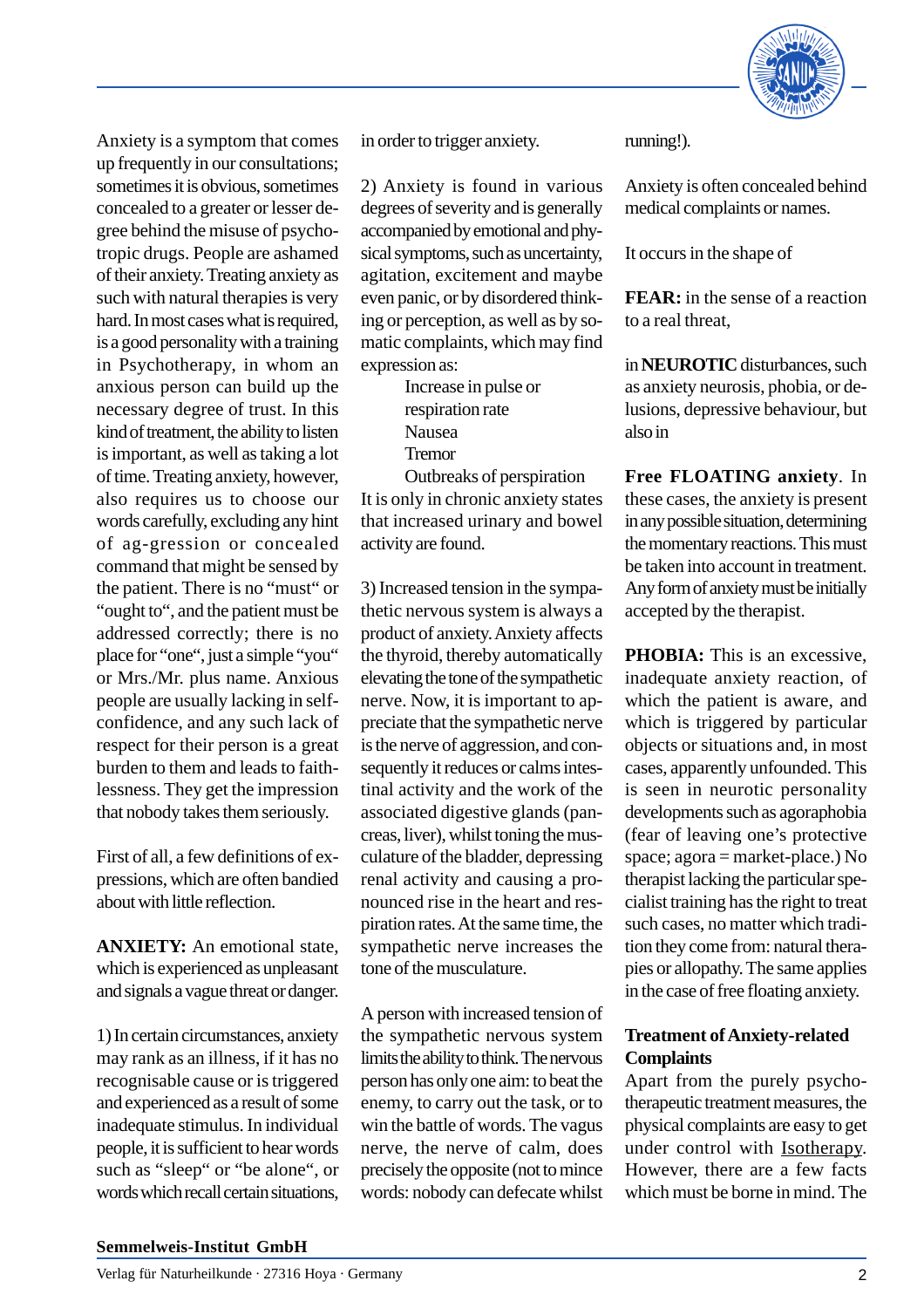

logical procedure embraces three points:

# **1) One should be able to classify the type of anxiety and its cause** and be capable of involving a psychotherapist or an allopathic course of treatment.

Anxiety is first experienced as an emotion, and this emotion has an effect on the organism. Before beginning to treat someone for anxiety, one must be clear as to whether one is dealing with anxiety in the sense of restlessness, or a neurotic false attitude or phobia. If it is a phobia, a delusion, or depressive behaviour, then it is most certainly not the sort of illness, which a lone therapist should be treating, but he or she needs to seek the co-operation of a psychotherapist, or possibly even of a psychiatrist. Even great minds have had a tough time of it when treating a phobia. Just think of agoraphobia, phobias of washing and microbes, or of compulsive washing.

A neurotic false attitude is likewise a severe illness, and it is important to recognise its cause. Here, likewise, we have the same need of psychotherapeutic or even psychiatric expertise. In the case of this disease, the cause of this false attitude occurred a long time before the therapist came on the scene. It is a well-worn condition, whose early stages in most cases can be traced back to early or later childhood, and one, which can only be corrected with great difficulty.

Beyond the scope of Isotherapy are anxieties resulting from a craniocerebral trauma or from some inborn disease. In such cases, the termination of the anxiety should be left to pediatrics or neurology. Only when that has been achieved, may we intervene.

## **2) The age of the patient should never be overlooked.**

A child's anxiety is different from that of an adult. In adult patients, some anxieties may be existential. The child is in a sheltered, familiar framework, which means that this pre-pubertal anxiety can be more easily calmed than that of adults or elderly patients. In spite of this, in the case of highly intelligent young people who suddenly begin to underperform at the end of puberty, consider the possibility that this may be incipient schizophrenia. For years on end, they had to cope with the stress of always coming first, or generally being amongst the best performers.

A powerful trigger of anxiety frequently arises in childhood in the shape of parental nervousness and disharmony. The symptoms of anxiety find expression as disturbed sleep in pre-puberty, but also in infancy (bedtime rituals: door must be left ajar, saying goodnight several times, or several visits to the toilet, and so on). Anxieties about the future are the cause of this: "What will tomorrow bring - good marks, bad marks?" "What will Mummy or Daddy say?" They may also be the expression of parental tensions, tensions between neighbours, or between the generations within the family, and so on.

**3) The actual somatic complaints** From years of experience in treating patients with anxiety, I can say that it is good not simply to take one isopathic remedy, just because the product information sheet describes it as tranquillising, but to divide the complaints strictly into symptoms from the Mucor cyclogeny and symptoms from the Aspergillus cyclogeny.

I should mention straight away that anxiety-related complaints from the Aspergillus range occur much more frequently than those from the Mucor cyclogeny. The distinction is relatively simple. This is also where liver anxiety belongs (the anxiety of the alcoholic). Ask questions about alcohol abuse. To introduce a little light-hearted encouragement regarding this treatment, I should like to tell you about a psychiatrist in Salzburg who very quickly recognised that enteral allergies are real triggers of anxiety, and knew how easy it is to produce an improvement in such cases simply by the patient abstaining from primary antigens (products from cow's milk and hen's eggs). Therefore, you too will find a dietary note under Point 1 (= cleansing of the milieu). (See also: Dr. Konrad Werthmann: "Guide-book for allergic persons and the chronically sick", which may be obtained via the Semmelweis-Verlag).

# **Description of tuberculinic (Aspergillic) anxiety:**

The prime symptoms originate in organs, which are part of the tuberculinic (Aspergillic) constellation. The Aspergillus cyclogeny culminates in Bacillus tuberculosis, which is the reason for referring to tuberculinic anxiety. As well as this, tuberculinic anxiety stimulates primarily the tuberculinic organs.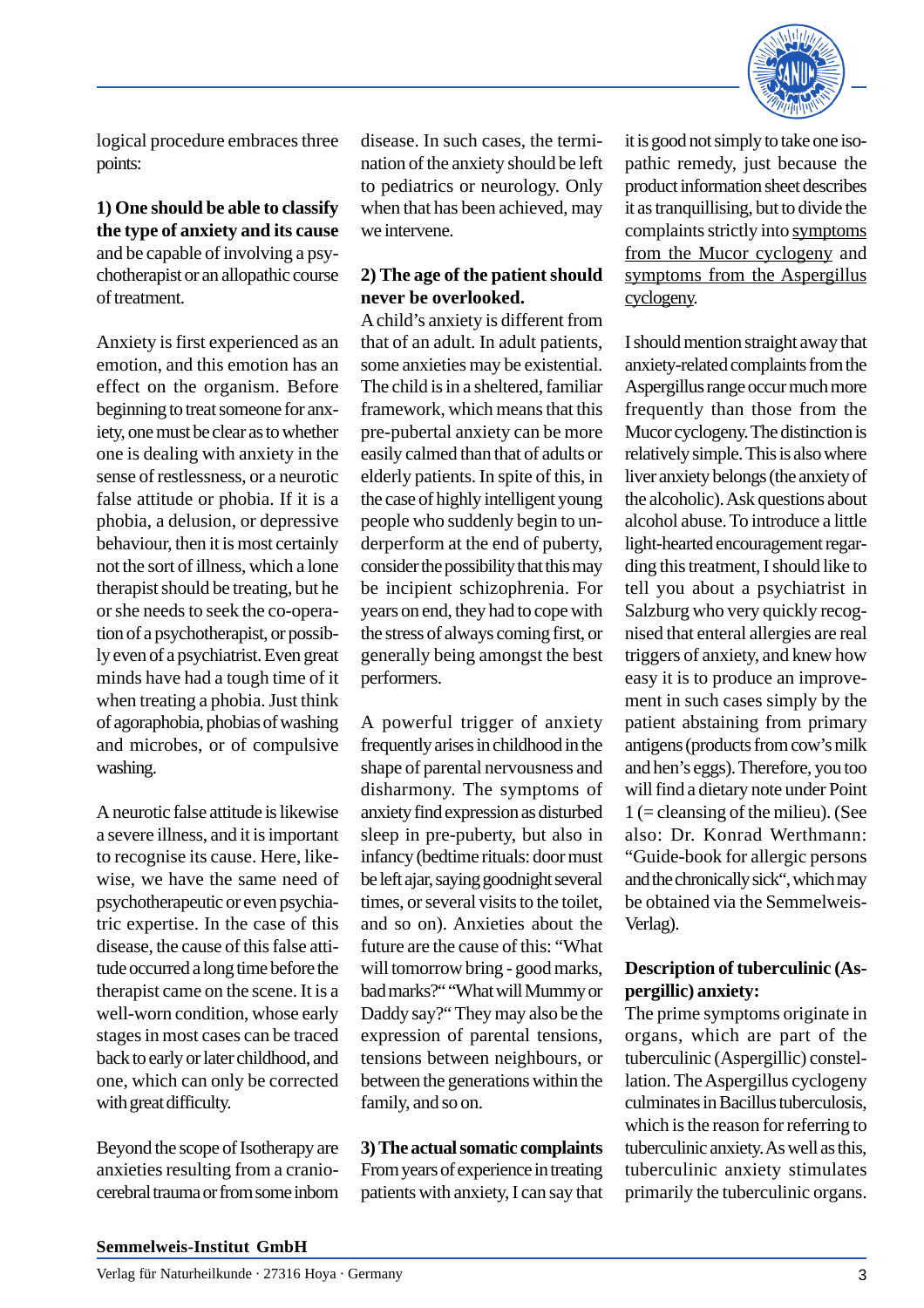

| Organs of the tuber-<br>culinic constitution | <b>Complaints</b>                                                                                        |
|----------------------------------------------|----------------------------------------------------------------------------------------------------------|
| <b>Brain and CNS</b>                         | Anxiets, limited perception of environ-<br>ment, all senses trained on the enemy<br>or contentious issue |
| Intestinal tract                             | Diarrhoea, sonstipation, anxiety states                                                                  |
| <b>Respiratory organs</b>                    | Respiration more rapid, breath "cat-<br>ches", breathlessness, asthma, screa-<br>ming                    |
| Lymphatics                                   | Sore throat, sewlling of submandibular<br>lymph nodes                                                    |
| <b>Genito-urinary tract</b>                  | Retention of urine, burning during<br>urination, loss of libido, sex-drive exces-<br>sive or wanting     |
| <b>Skin</b>                                  | Sudden sweats, pallor, flushin pruritus                                                                  |
| Joints and bones                             | Fight-flight, limping muscular weak-<br>ness, uncontrollable twitches                                    |

This anxiety is a sign of the tuberculinic weakness:

The prescription for tuberculinic anxiety and associated complaints is as follows:

## **General prescription**

1) ALKALA N,  $\frac{1}{2}$  measuring spoonful twice daily in warm water and

CITROKEHL, 10 drops twice a day for weeks or months.

Diet free of primary antigens (products from cow's milk and hen's eggs).

2) Concurrently begin QUENTA-KEHL 5X drops, 10 drops twice daily for a week, then switch to

3) MUCEDOKEHL 5X drops, 10 drops morning and evening; along with this, NIGERSAN 5X, 10 drops in the evening.

After 1 week, increase the dose of NIGERSAN 5X to midday and evening, 10 drops each. This medication is taken for weeks and months. However, it would be more beneficial to interpolate QUENTA-KEHL at the weekends instead of the MUCEDOKEHL/ NIGER-SAN.

4) Point 4 should be begun at the same time as point 3. PINIKEHL 5X drops are used, 10 drops twice a day, plus ASPERGILLUS oryzae (SANORYZAE) 6X drops, 5 drops twice a day.

UTILIN "S" D6 10 drops once a day or BOVISAN D6 10 drops once a day.

The following preparations should be taken into consideration according to the specific symptoms: CERIVIKEHL or LUFFASAN in cases of respiratory complaints. Belladonna relieves from sweating. OKOUBASAN or FORTAKEHL in combination with Belladonna if gastrointestinal symptoms arise. Further, well proven remedies for detoxication may be administered additionally in step 4: e.g. SIL-

VAYSAN or PINIKEHL D4 3x1 capsule each, if regular alcohol intake is suspected; PINIKEHL D4 and LUFFASAN D4 3x1 capsule each for support of the respiratory organs.

## **Description of Mucor anxiety:**

Mucor anxiety is of a more hearty nature compared with the severe anxiety of the Aspergillus cyclogeny. It is the anxiety for an ill partner, a beloved child and the joint worries with one's partner, professional advancement and also a child's fear of the future. Pyknic patients mostly undergo this kind of anxiety which corresponds with the Mucor cyclogeny. They tend to suffer from heart and circulatory disorders, cardiac flutter or arrhythmia and bear a strong relation to their emotions. These patients often solve their anxieties via the gastrointestinal system, e.g. children suffering from constipation. In these cases, MUCEDOKEHL is an important remedy for treatment.

The dosage should be started with 3x10 drops daily during the first week, subsequently reduce to 2x10 drops daily. For children up to 8 years 3x5/2x5 drops are administered.

The prescription for Mucor anxiety and associated complaints is as follows:

1) ALKALA T 2x ½ tablet in warm water for 20 days; at the same time start with and SANUVIS 2x 20 drops in warm water for 4-6 weeks

2) Concurrently begin QUENTA-KEHL 5X drops, 10 drops twice daily for a week, then switch to